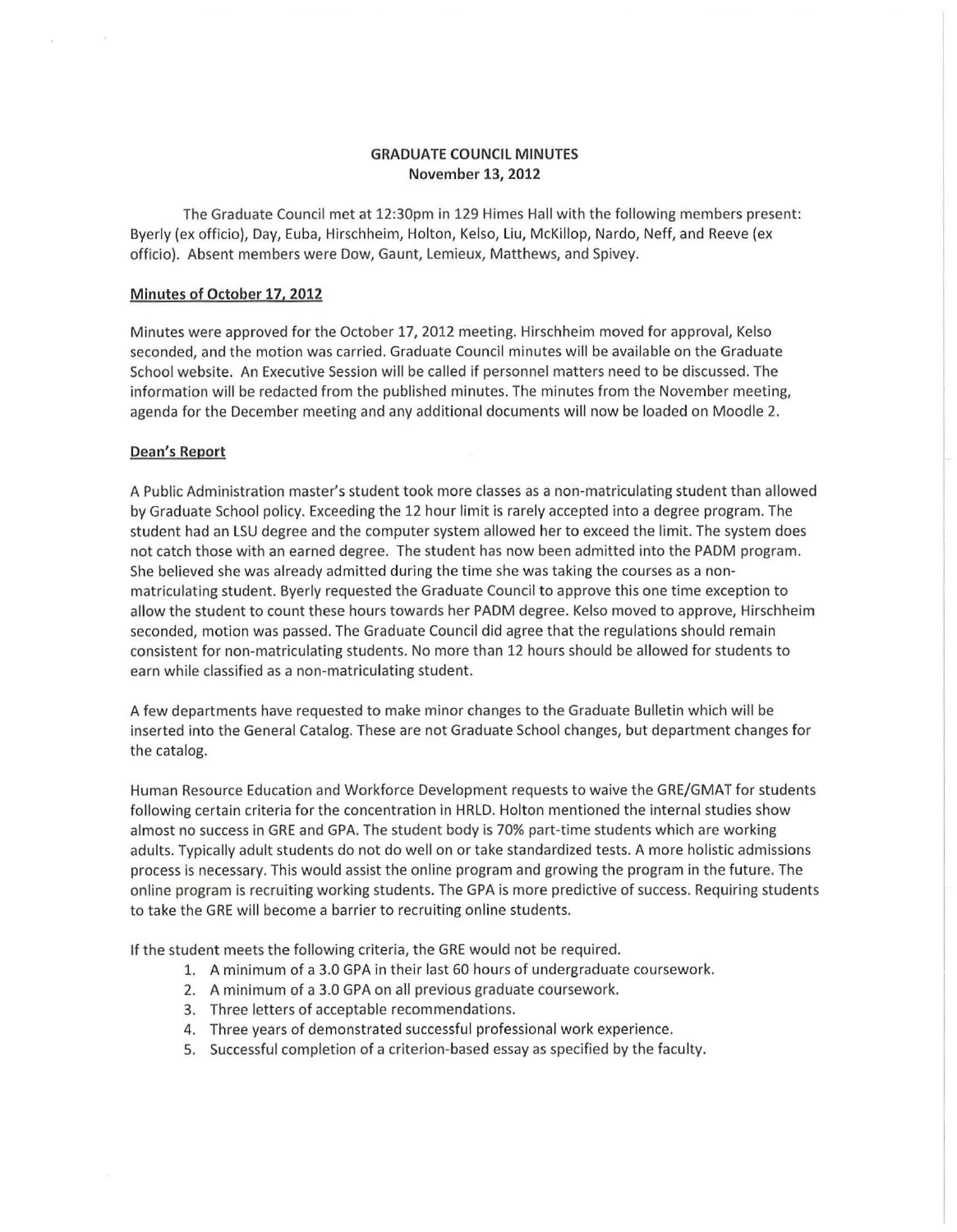The essay would address any criteria necessary for the department. Hirschheim suggested that the students take the GRE, but the department may decide not to use it when admitting students. Use as an assessment tool in the program. Day commented that the decentralization process should allow departments to determine if they want to use the GRE or not.

Reeve was asked if the GRE scores were needed to collect data for doctoral programs. He indicated that the decentralization to departments means that the departments will need to decentralize measure for their programs. What measurements are useful for that particular departmental program? More precise measurement by asking applicant information based for the purpose of the department. A vote would be taken at the December meeting on the GRE requirement for HRLD.

Three certificates programs are close to being ready to move through committee. The programs include strategic management, materials science and engineering, and music. The Council was asked to review the materials for the December meeting.

### Chairs Report

Day reported the Graduate Faculty meeting went well this week. The faculty was promised a full graduate faculty vote would happen at the spring meeting. Voting will be on three issues:

- 1. Membership and appropriate policy for qualifying faculty with 100% Ag Center appointments.
- 2. Examine the Faculty Senate resolution for part of the Graduate Council membership to be an elected body.
- 3. GRE and any additional changes in university wide requirements for admission to the Graduate School. At this time, the Graduate School requires applicants to take the GRE; however, no score is required. Some departments do not use the GRE, while other departments request the GRE requirement to be waived. This is on a case by case basis.

### Routine Business

# Old Business

#### New Business

Geography and Anthropology Degree Change: Patrick Hesp and Kevin Robins were present to discuss their departments' request for degree changes. The proposal requests a change in the name of the doctoral degree from Geography to Geography and Anthropology. Currently Anthropology is an interdisciplinary discipline within the department. Hesp noted that 21 students have declared the Geo-anthropology Concentration in the PhD program in Geography out of a total of 60 doctoral students is Geography. There are 14 faculty members involved in Anthropology, including 6 subareas of Geography and Anthropology. There are 48 MA Anthropology, 3 MA Geography, and 17 MS Geography graduate students currently enrolled in the department. The anthropology students take geography courses making a unique department.

Reeve believes the process to change the name of the degree would be a formal letter from the Office of Academic Affairs to the System to the Board of Regents. This would be a staff approval issue.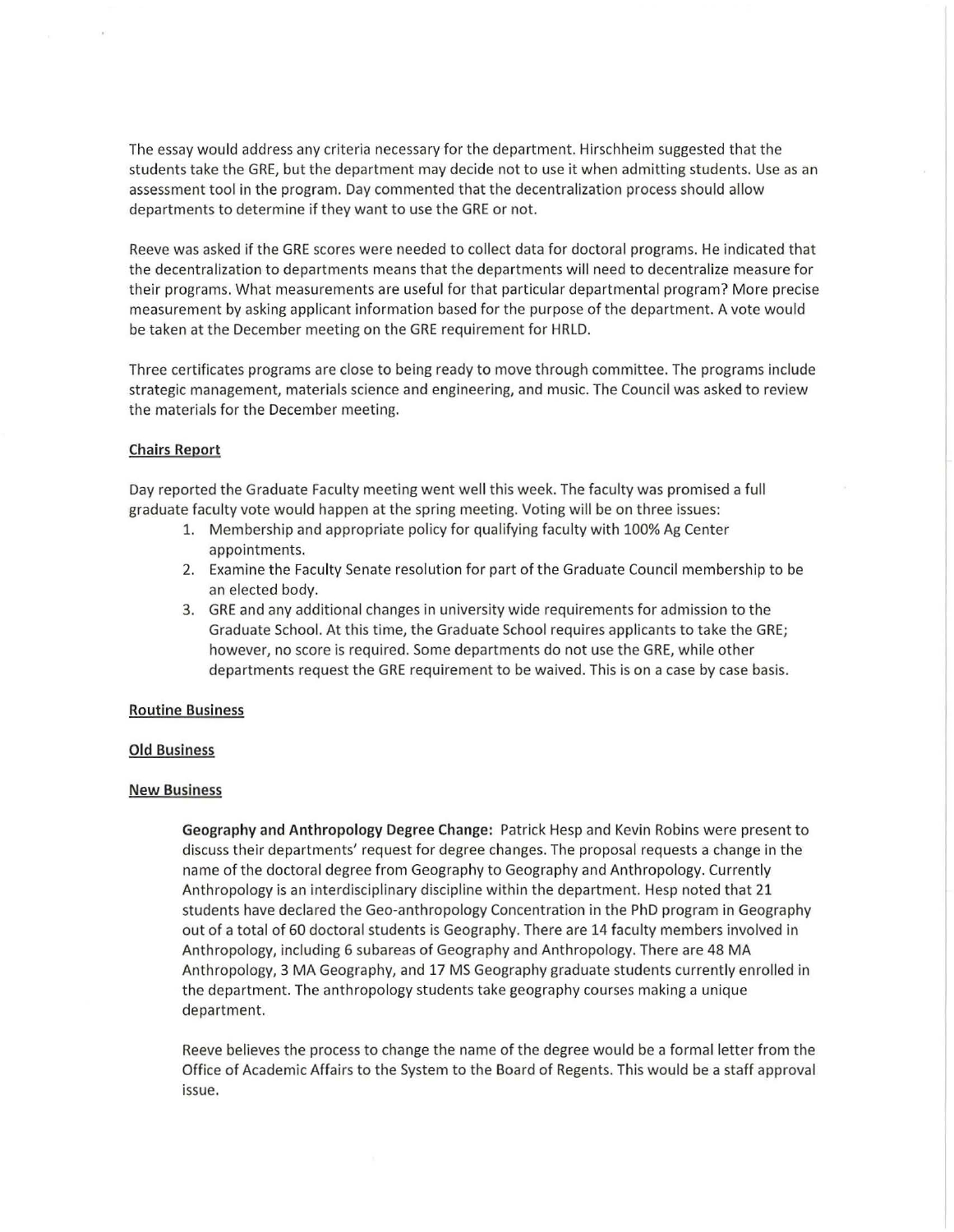Robins indicated that the faculty is in favor of the name change. Those against were based on the perception of the change and believed there was no need for a change or wanted a new degree program in Anthropology. The fear was if the degree would be degrading to geography if combined; however, the faculty disagreed. The final faculty vote was 20 in favor and 4 against.

Liu commented that the joined department would have distinct differences. The degree should remain as the Geography degree since the Anthropology degree is not a striving degree program. He recommended a subcommittee review the name change. Liu mentioned that the overlapping of both areas may dilute the strength of the PhD in Geography.

Nardo mentioned during the Program Review in 2006, there was a suggestion to combine the degree for uniqueness to Louisiana. At that time the Board of Regents and Board of Supervisors denied the request for Anthropology to have its own degree. It may be due to the job market and demand for the degree. Hesp noted that the one major factor was due to a smaller number of Anthropology faculty compared to Geography faculty. Therefore, not enough faculty to cover all areas of anthropology to proceed with a degree on its own. Geography and Anthropology faculty cross teach courses in the department. Mixed degree programs are common across the United States.

McKillop included that the department recognizes the mixed degree program is already happening. The degree change is being driven by the students in the program. This change would benefit the students fundamentally. LSU is well known about the opportunities offered and in a combined department due to different conferences and presenting. The interdisciplinary program exists within the existing degree program. Spring graduates would like to be included in this new degree.

McKillop motioned for approval and Kelso seconded. The attending Graduate Council members voted; 7 were in favor, 1 opposed and 1 abstained. The motion was passed.

Masters in Natural Science (addition to agenda): Guillermo Ferreyra was present to present a proposal for degree changes in the Masters of Natural Science degree. The proposal requests changes to the existing description in the Graduate Bulletin. The changes are minor and describe better the professions available once the degree is earned. This is an interdisciplinary program. The changes would replace the wording of major and minor areas to primary and secondary areas. The primary focus area is changing from 15 to 18 hours and the secondary focus area is changing from 9 to 12. The reduction in hours of electives will be from 12 to 6. The implementation of a plan of study describing what students should take by approval of faculty and the administrator (Ferreyra). This will be added to the December Graduate Council agenda for a vote.

### Executive Session

#### Standing Committee Reports

Promotion and Tenure Committee